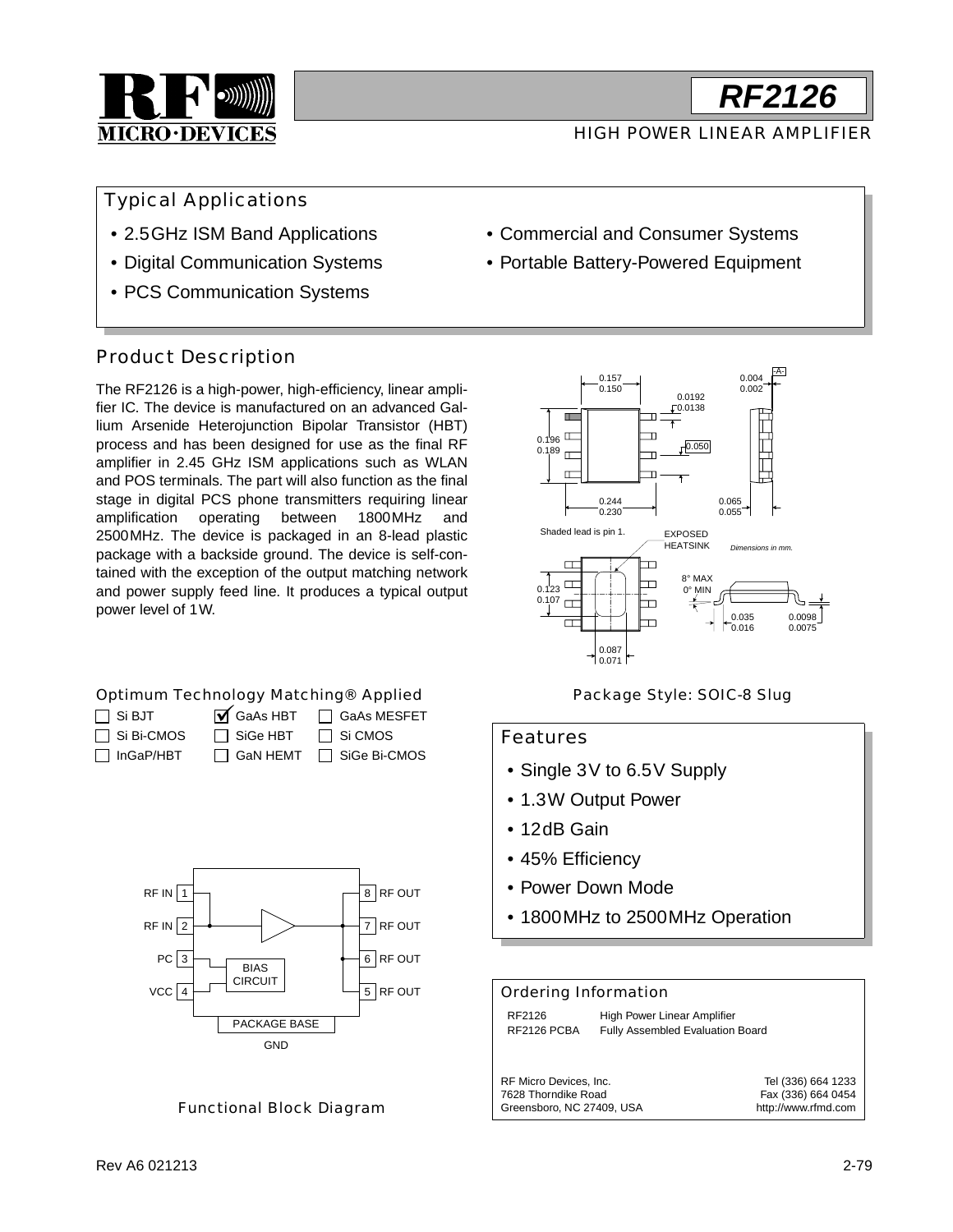#### *Absolute Maximum Ratings*

| <b>Parameter</b>                         | Rating           | <b>Unit</b> |
|------------------------------------------|------------------|-------------|
| Supply Voltage $(V_{CC})$                | $-0.5$ to $+7.5$ | $V_{DC}$    |
| Power Control Voltage (V <sub>PC</sub> ) | $-0.5$ to $+5V$  | V           |
| DC Supply Current                        | 450              | mA          |
| Input RF Power                           | $+20$            | dBm         |
| Output Load VSWR                         | 20:1             |             |
| <b>Operating Ambient Temperature</b>     | $-40$ to $+85$   | °C          |
| Storage Temperature                      | $-40$ to $+100$  | °C          |

Refer to "Handling of PSOP and PSSOP Products" on page 16-15 for special handling information.



RF Micro Devices believes the furnished information is correct and accurate<br>at the time of this printing. However, RF Micro Devices reserves the right to<br>make changes to its products without notice. RF Micro Devices does n assume responsibility for the use of the described product(s).

| <b>Parameter</b>                    | <b>Specification</b> |         | <b>Unit</b> | <b>Condition</b> |                                                                                                                                            |  |
|-------------------------------------|----------------------|---------|-------------|------------------|--------------------------------------------------------------------------------------------------------------------------------------------|--|
|                                     | Min.                 | Typ.    | Max.        |                  |                                                                                                                                            |  |
| <b>Overall</b>                      |                      |         |             |                  | T=25 °C, $V_{CC}$ =6.0V, $V_{PC}$ =3.0V,<br>$Z_{\text{LOAD}} = 12 \Omega$ , P <sub>in</sub> = 0dBm, Freq = 2450 MHz,<br>Idle current=180mA |  |
| <b>Frequency Range</b>              | 1800                 |         | 2500        | <b>MHz</b>       |                                                                                                                                            |  |
| Maximum Output Power                |                      | $+27.0$ |             | d <sub>Bm</sub>  | $V_{CC} = 3.6 V, P_{IN} = +19$ dBm                                                                                                         |  |
| Maximum Output Power                |                      | $+29$   |             | dBm              | $V_{CC} = 4.8 V, P_{IN} = +19dBm$                                                                                                          |  |
| Maximum Output Power                | $+30.0$              | $+31.0$ |             | dBm              | $V_{CC} = 6.0 V, P_{IN} = +19dBm$                                                                                                          |  |
| <b>Total Power Added Efficiency</b> |                      | 45      |             | $\%$             | Maximum output, $V_{CC} = 3.6V$                                                                                                            |  |
| <b>Total Power Added Efficiency</b> |                      | 45      |             | $\%$             | Maximum output, V <sub>CC</sub> =4.8V                                                                                                      |  |
| <b>Total Power Added Efficiency</b> |                      | 45      |             | $\frac{0}{0}$    | Maximum output, V <sub>CC</sub> =6.0V                                                                                                      |  |
| Small-signal Gain                   |                      | 12      |             | dB               |                                                                                                                                            |  |
| Second Harmonic                     |                      | $-55$   |             | dBc              | See Application Schematic, $P_{IN} = +17$ dBm                                                                                              |  |
| <b>Third Harmonic</b>               |                      | $-60$   |             | dBc              |                                                                                                                                            |  |
| Input VSWR                          |                      | 1.5:1   |             |                  | With external matching network; see appli-<br>cation schematic                                                                             |  |
| <b>Two-tone Specification</b>       |                      |         |             |                  |                                                                                                                                            |  |
| Average Two-Tone Power              |                      | $+27$   |             | dB <sub>m</sub>  | PEP-3dB                                                                                                                                    |  |
| IM <sub>3</sub>                     | $-24$                | $-25$   |             | dBc              | $P_{\text{OUT}} = +24$ dBm for each tone                                                                                                   |  |
| IM <sub>5</sub>                     |                      | $-35$   |             | dBc              | $P_{OIII} = +24$ dBm for each tone                                                                                                         |  |
| IM <sub>7</sub>                     |                      | $-55$   |             | dBc              | $P_{\text{OUT}} = +24$ dBm for each tone                                                                                                   |  |
| <b>Power Control</b>                |                      |         |             |                  |                                                                                                                                            |  |
| $V_{PC}$                            | 1.5                  | 3.0     | 3.5         | V                | To obtain 180mA idle current                                                                                                               |  |
| Power Control "OFF"                 | 0.2                  | 0.5     |             | V                | Threshold voltage at device input                                                                                                          |  |
| <b>Power Supply</b>                 |                      |         |             |                  |                                                                                                                                            |  |
| Power Supply Voltage                | 3.0                  |         | 6.5         | $\vee$           |                                                                                                                                            |  |
| <b>Supply Current</b>               | 270                  | 350     | 410         | mA               | $P_{\text{OUT}} = +30$ dBm, $V_{\text{CC}} = 6.0$ V                                                                                        |  |
| Power Down Current                  |                      | 0.5     | 10          | μA               | $V_{PC} = 0.2 V$                                                                                                                           |  |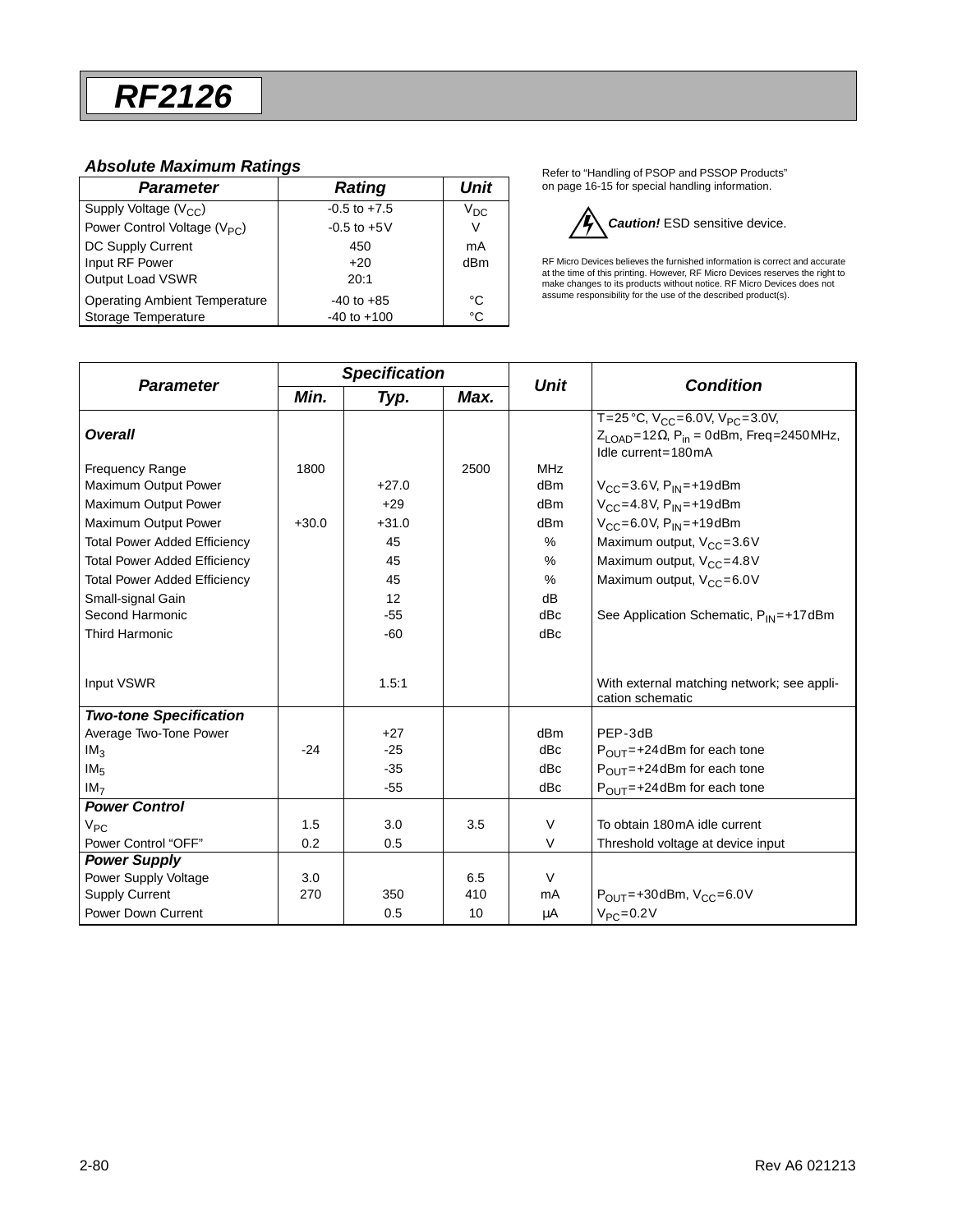| Pin                       | <b>Function</b> | <b>Description</b>                                                                                                                                                                                                                                                                                                                                                                                                                                                                                                                                                                                                                                                                                                                                                                            | <b>Interface Schematic</b> |
|---------------------------|-----------------|-----------------------------------------------------------------------------------------------------------------------------------------------------------------------------------------------------------------------------------------------------------------------------------------------------------------------------------------------------------------------------------------------------------------------------------------------------------------------------------------------------------------------------------------------------------------------------------------------------------------------------------------------------------------------------------------------------------------------------------------------------------------------------------------------|----------------------------|
| 1                         | <b>RFIN</b>     | RF input. This input is DC coupled, so an external blocking capacitor is<br>required if this pin is connected to a DC path. An optimum match to<br>50 $\Omega$ is obtained by providing an external series capacitor of 1.6pF and<br>then a shunt capacitor of 2.0pF; see the Application Schematic. Those<br>values are typical for 2450 MHz; other values may be required for other<br>frequencies.                                                                                                                                                                                                                                                                                                                                                                                         |                            |
| $\mathbf{2}$              | <b>RFIN</b>     | Same as pin 1.                                                                                                                                                                                                                                                                                                                                                                                                                                                                                                                                                                                                                                                                                                                                                                                |                            |
| $\overline{\mathbf{3}}$   | <b>PC</b>       | Power control pin. For obtaining maximum performance the voltage on<br>this pin can be used to set correct bias level. In a typical application this<br>is implemented by a feedback loop. The feedback can be based on the<br>actual supply current of the device, i.e. maintaining a fixed current level,<br>or it can be based on the RF output power level to maintain a fixed RF<br>power level (Automatic Level Control loop). A voltage of 0.5V or lower<br>brings the part into power down state.                                                                                                                                                                                                                                                                                     |                            |
| 4                         | <b>VCC</b>      | Power supply pin for the bias circuits. External low frequency bypass<br>capacitors should be connected if no other low frequency decoupling is<br>nearby.                                                                                                                                                                                                                                                                                                                                                                                                                                                                                                                                                                                                                                    |                            |
| 5                         | <b>RF OUT</b>   | RF output and bias for the output stage. The power supply for the out-<br>put transistor needs to be supplied to this pin. This can be done<br>through a quarter-wavelength microstrip line that is RF grounded at the<br>other end, or through an RF inductor that supports the required DC cur-<br>rents. Optimum load impedance is achieved by providing a shunt<br>capacitor of 1.8pF and a series capacitor of 3.3pF; see the Application<br>Schematic. Those values are typical for 2450MHz; other values may be<br>required for other frequencies. Since there are several output pins<br>available, which are internally connected, one pin can be used for con-<br>necting the bias, another for connecting a (third) harmonic trap filter,<br>and the other pins for the RF output. |                            |
| 6                         | <b>RF OUT</b>   | Same as pin 5.                                                                                                                                                                                                                                                                                                                                                                                                                                                                                                                                                                                                                                                                                                                                                                                |                            |
| $\overline{7}$            | <b>RF OUT</b>   | Same as pin 5.                                                                                                                                                                                                                                                                                                                                                                                                                                                                                                                                                                                                                                                                                                                                                                                |                            |
| 8                         | <b>RF OUT</b>   | Same as pin 5.                                                                                                                                                                                                                                                                                                                                                                                                                                                                                                                                                                                                                                                                                                                                                                                |                            |
| <b>Pkg</b><br><b>Base</b> | <b>GND</b>      | Ground connection. The backside of the package should be connected<br>to the ground plane through a short path, i.e., vias under the device<br>may be required.                                                                                                                                                                                                                                                                                                                                                                                                                                                                                                                                                                                                                               |                            |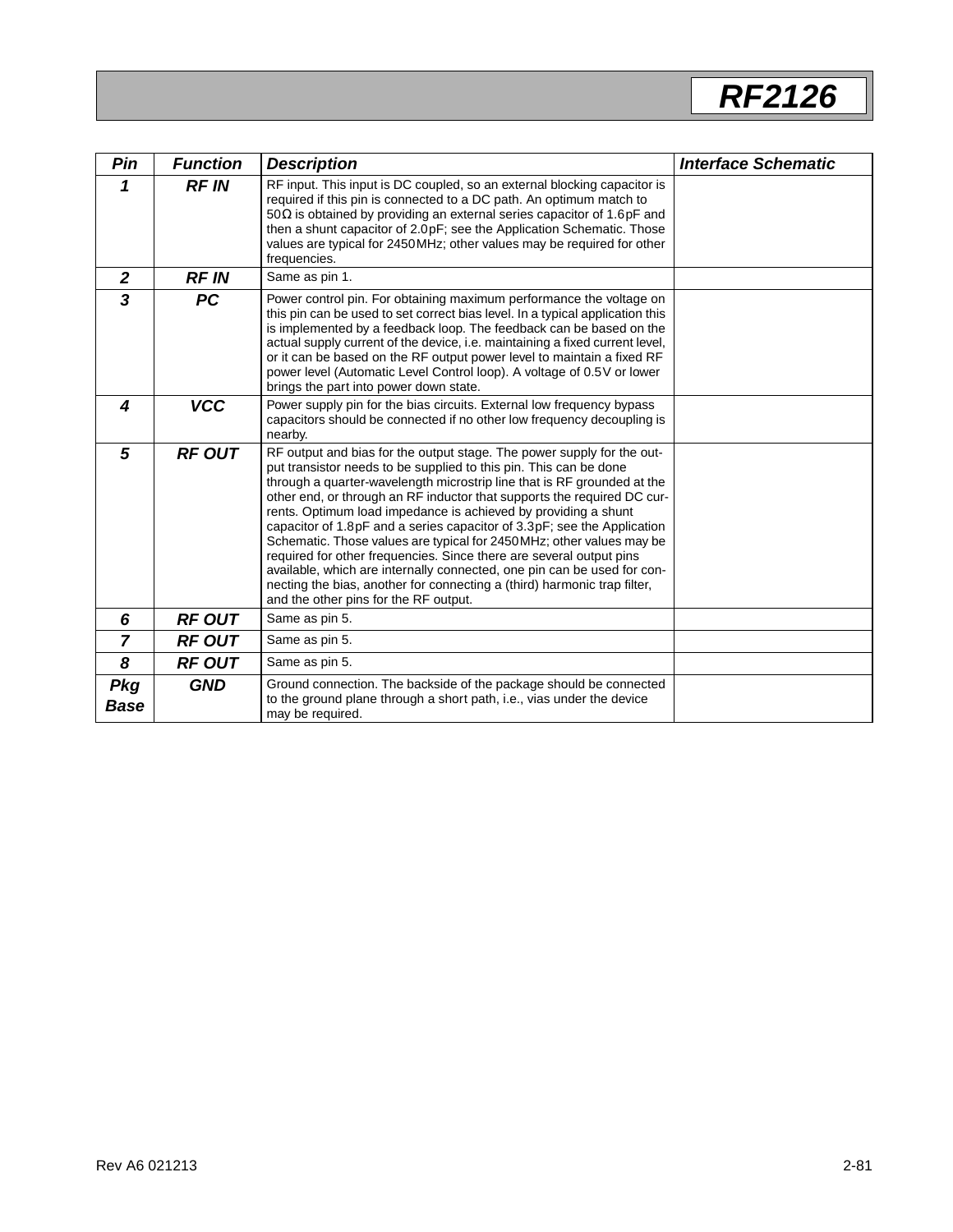## Application Schematic 2450MHz Operation



### Evaluation Board Schematic 2450 MHz Operation

(Download Bill of Materials from www.rfmd.com.)